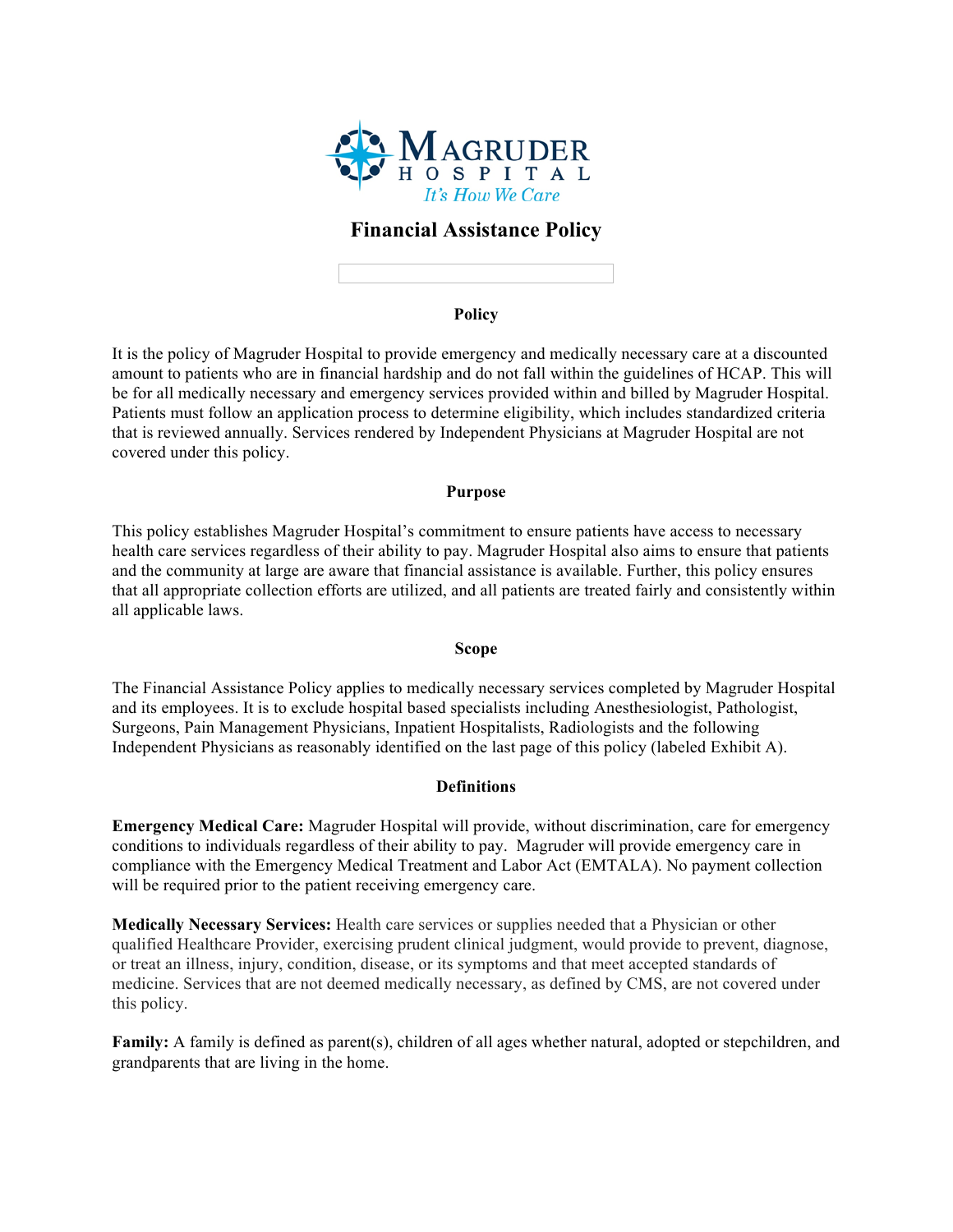**Amounts Generally Billed (AGB) to Patients:** Magruder Hospital will limit amounts charged to patients that are approved under this policy for financial assistance to no more than the average percentage amount reimbursable by insurance. The percentage will be applied to gross charges for such care to determine the maximum amount an individual is personally responsible for paying with respect to such care.

**Look-Back Method:** Magruder will use an annual 12 month look-back period to determine AGB. This methodology is computed by dividing the sum of amounts allowed by health insurance by the sum of associated gross charges. Insurance payers include Medicare, Medicare Advantage and all commercial/private payers and exclude Medicaid, VA, Champus, other government payers and Workers' Comp.

**Extraordinary Collection Actions (ECA):** ECA are measures taken against an individual responsible for the payment of a self pay bill that requires a legal or judicial process and/or reporting the individual to a consumer credit agency. Magruder will not engage in ECA against individuals until all reasonable efforts have been made to determine eligibility for assistance under this policy.

### **Notice Requirements:**

- Signage in regard to the hospitals financial assistance is posted in all registration areas and the cashier's area.
- Plain Language Summaries are available at all registration areas, cashiers window, the financial counselor offices, and hospital website.
- Notice of financial assistance is available on patient statements and the hospital's website
- Applications for financial assistance are available on the back of the first patient statement, each registration area, cashier window, financial counselor's offices and the hospital website.
- Financial assistance policies are available upon request at all registration areas, cashiers window, the financial counselor's offices and are posted on the hospital website.

**Ohio Hospital Care Assurance Program (HCAP):** As a participant in the HCAP Program, we offer emergency and other medically necessary services in our hospitals free of charge if you are a resident of Ohio and either (1) you are currently an eligible recipient of the General Assistance or the Disability Assistance Programs or (2) your income is at or below 100% of the Federal Poverty Guidelines (the FPG).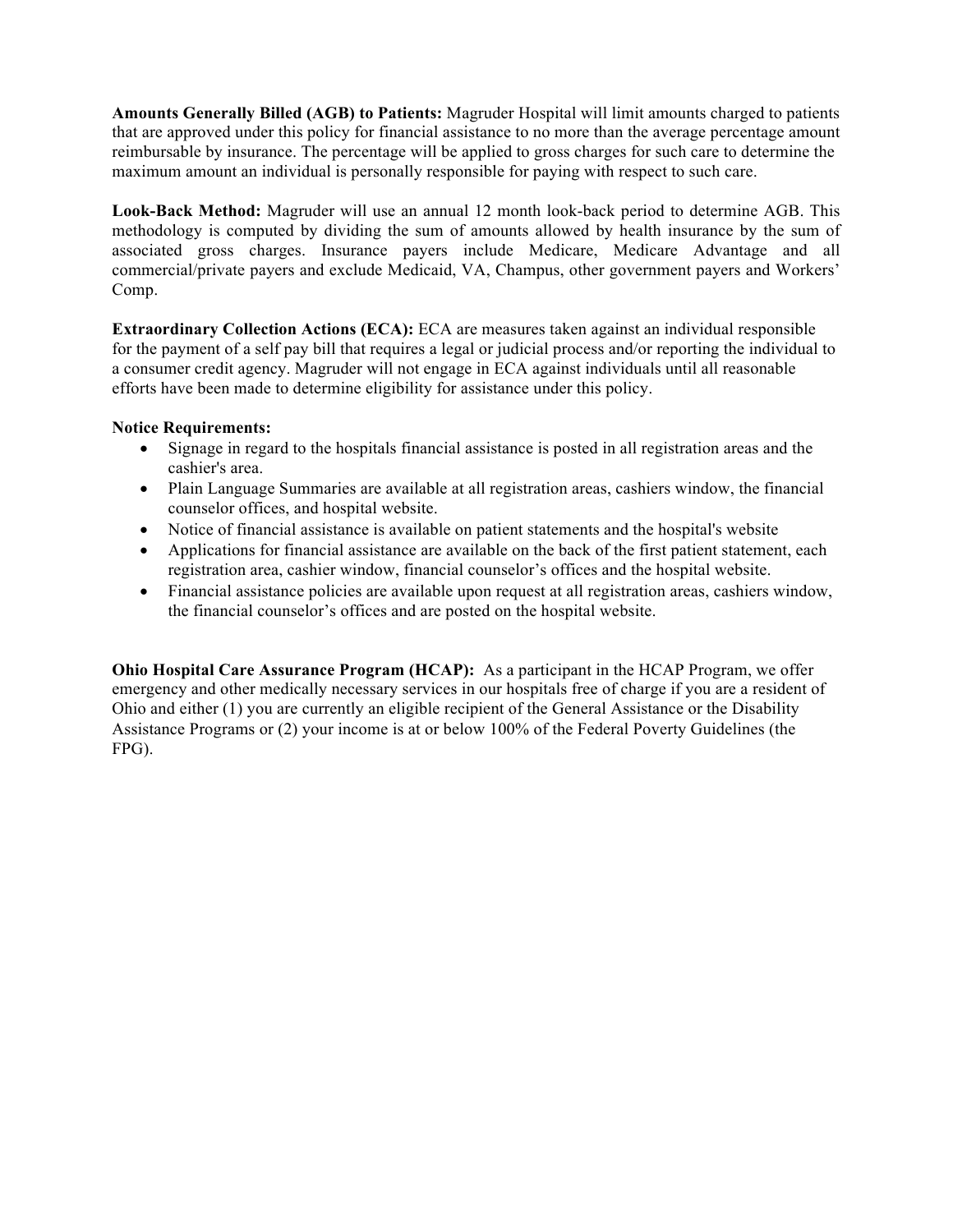# **Application and Determination**

All applicants will be screened for Medicaid coverage and must cooperate with the Medicaid representative to be considered for financial assistance.

If you are eligible for financial assistance under our Policy, Magruder Hospital will provide financial assistance to those patients that are not eligible for the Hospital Care Assurance Program (HCAP) and whose income falls between 100% and 300% of Federal Poverty Guidelines (FPG) in effect on the date of service based on the following discount matrix.

Patient Discount Matrix for 2021:

|                                                                 | Patients with or without insurance |                 |            |                              |            |                                         |
|-----------------------------------------------------------------|------------------------------------|-----------------|------------|------------------------------|------------|-----------------------------------------|
|                                                                 | Federal<br>Poverty<br>Income Level | Charity<br>Care |            | Financial Assistance Program |            | Uninsured<br>w/means to<br>pay/Self Pay |
| <b>Household Size</b>                                           | $100\%$                            | $101\%$         | to $175%$  | to $250\%$                   | to $300\%$ | $>300\%$                                |
| 1                                                               | \$12,880                           | \$12,880        | \$22,540   | \$32,200                     | \$38,640   |                                         |
| 2                                                               | \$17,420                           | \$17,420        | \$30,485   | \$43,550                     | \$52,260   |                                         |
| 3                                                               | \$21,960                           | \$21,960        | \$38,430   | \$54,900                     | \$65,880   |                                         |
| $\overline{4}$                                                  | \$26,500                           | \$26,500        | \$46,375   | \$66,250                     | \$79,500   |                                         |
| 5                                                               | \$31,040                           | \$31,040        | \$54,320   | \$77,600                     | \$93,120   |                                         |
| 6                                                               | \$35,580                           | \$35,580        | \$62,265   | \$88,950                     | \$106,740  |                                         |
| 7                                                               | \$40,120                           | \$40,120        | \$70,210   | \$100,300                    | \$120,360  |                                         |
| 8                                                               | \$44,660                           | \$44,660        | \$78,155   | \$111,650                    | \$133,980  |                                         |
| <b>DISCOUNT</b> to<br><b>Patient Balance</b><br>after insurance |                                    | 100%            | $AGB-10\%$ | $AGB-5%$                     | AGB        |                                         |

## **Methods available to apply for Financial Assistance:**

- 1. Applications are available at all hospital entrances and registration areas.
- 2. Applications are available on hospital website. *www.magruderhospital.com*
- 3. Applications are available via phone call to hospital 419-732-4004 or 419-732-4005
- 4. Applications are available by mail from the Financial Counselors at 615 Fulton St, Port Clinton, Oh 43452

### **Eligibility:**

- A completed and signed application must be submitted to the hospital financial counselors.
- Patient must be a resident of the State of Ohio
- Patient must meet eligibility requirements based on the Date of Service
- Patient must cooperate in supplying all third-party payer information. Third party payer resources must be exhausted prior to receiving financial assistance.
- Patient must provide proof of income:
	- 1. Copy of most recently filed federal income tax return
	- 2. Copies of pay stubs 3 months prior to the date-of-service
- Financial assistance Notification is sent to patient by letter, noting their approval or denial and any remaining balance due. Payment plan guidelines are provided at that time.
- The time allotment for accepting applications is 3 years from the first statement date.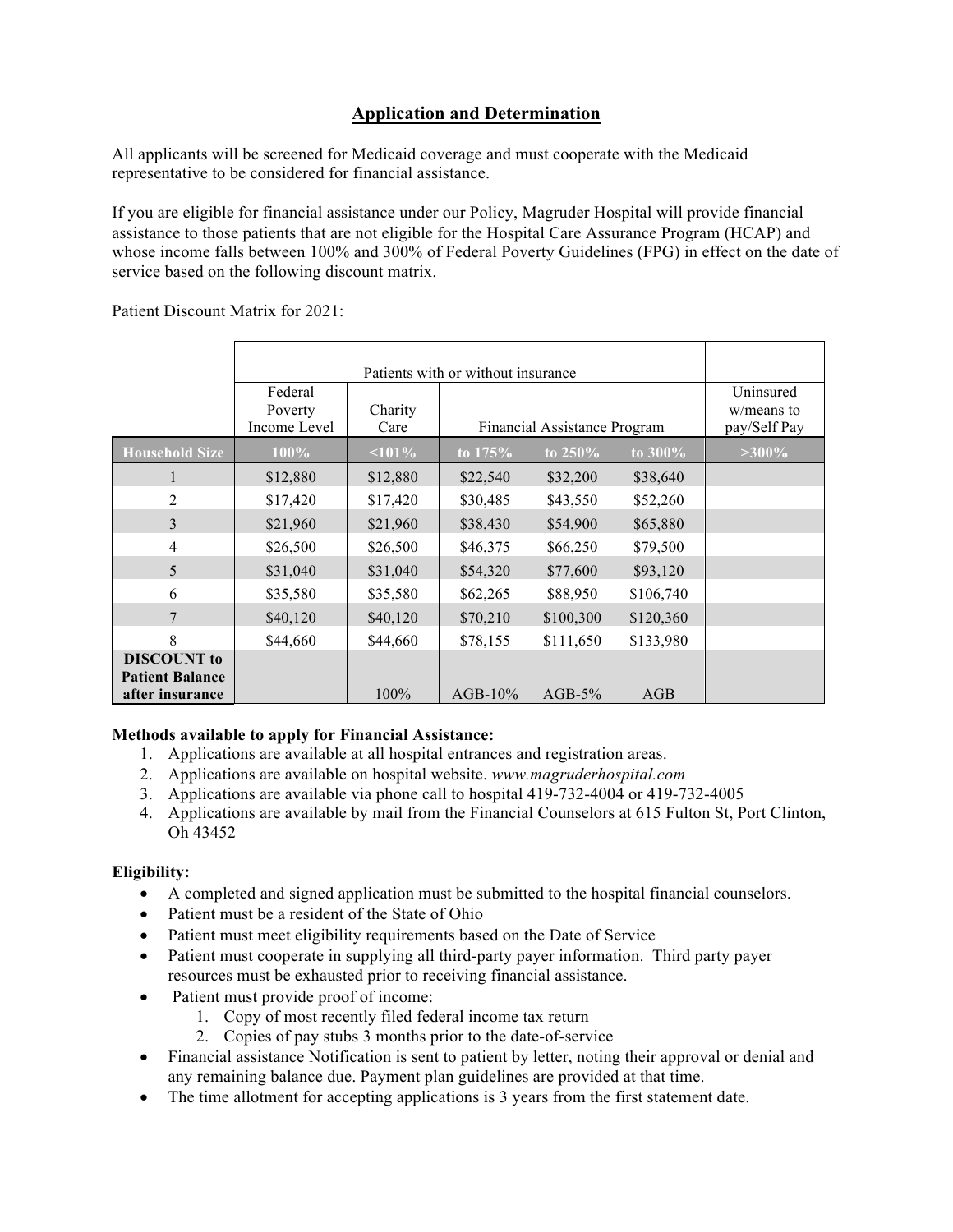a. OAC 5160-2-07.17 Permits hospitals to adopt a three-year limit on applications. This date is based on the first statement date and not date of service

The Financial Assistance Application is required for each Inpatient visit and every 90 days from the initial date of service for Outpatient visits.

Patient accounts with remaining self pay balance that have not complied with guidelines listed in our Bad Debt Policy may be forwarded to an outside agency for collection.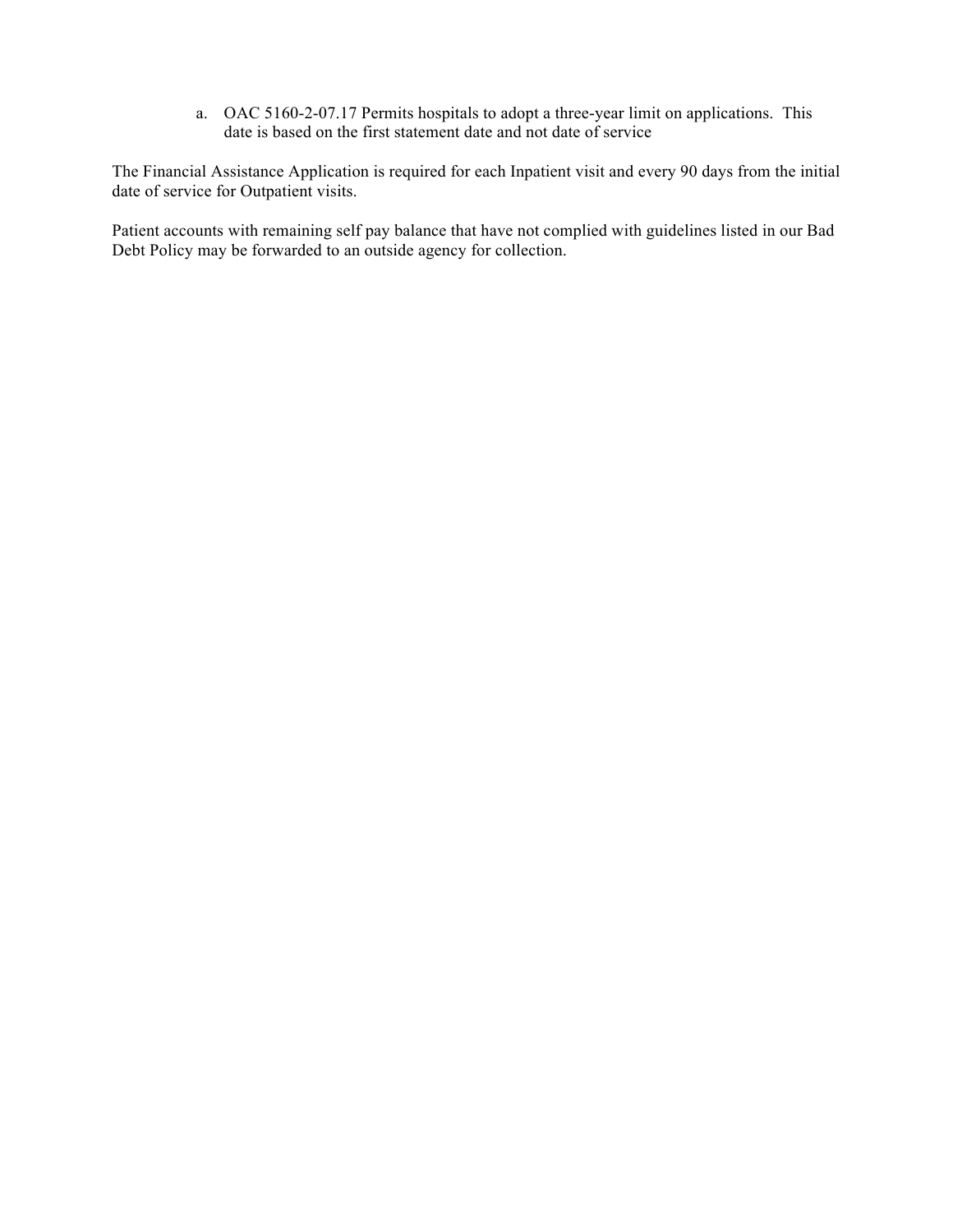# **EXHIBIT A**

# **Independent Physicians Excluded from Magruder Financial Assistance Policy:**

| Physician                                               | <b>Medical Specialty</b>          |
|---------------------------------------------------------|-----------------------------------|
|                                                         |                                   |
| <b>Premier Anesthesia of Sandusky</b>                   | Anesthesia                        |
| <b>Mercy Weight Management Center</b>                   | <b>Bariatrics/General Surgery</b> |
| <b>Promedica Physicians Cardiology</b>                  | Cardiology                        |
| <b>Paul Bedocs, MD</b>                                  | Dermatology                       |
| Carl W. Steele, DO                                      | <b>Family Practice</b>            |
| David L. Stanbery, MD                                   | Family Practice/General Surgery   |
| Martin H. Beerman, MD                                   | Gastroenterology                  |
| David Hykies, DO                                        | Gastroenterology                  |
| <b>North Coast Surgical Associates</b>                  | General Surgery                   |
| <b>Richard Wiecek, MD</b>                               | General Surgery                   |
| <b>Kurt Harrison, DO</b>                                | Gynecology                        |
| Mona Nataprawira, DO                                    | Gynecology                        |
| <b>Bo Zhao, MD</b>                                      | Hematology/Oncology               |
| <b>Med One/Central Ohio Hospitalists</b>                | Hospitalist                       |
| <b>David Morris, MD</b>                                 | Internal Medicine/Sleep Medicine  |
| <b>Renal Services of Toledo</b>                         | Nephrology                        |
| <b>Firelands Physician Group</b>                        | Nephrology                        |
| <b>Advanced Neurological Associates</b>                 | Neurology                         |
| Nicole Barylski-Danner, DO                              | Neurology                         |
| <b>Mohamad Ezzeldin, MD</b>                             | Teleneurology                     |
| <b>Eugene Lin, MD</b><br><b>UTMC Telestroke Netwrok</b> | Teleneurology                     |
|                                                         | Teleneurology                     |
| <b>Syed Zaidi, MD</b>                                   | Teleneurology                     |
| <b>Richard Visci, DO</b><br><b>Amy Reese, MD</b>        | Obstetrics/Gynecology<br>Oncology |
| <b>NOMS Healthcare</b>                                  | Orthopedics                       |
| <b>Robert Kalb, MD</b>                                  | Orthopedics                       |
| Thomas A. Olexa, MD                                     | Orthopedics                       |
| <b>Kam-Ming Wong, MD</b>                                | Orthopedics                       |
| <b>James R. Berry, MD</b>                               | Orthopedic surgery                |
| Paul S. Biedenbach, DO                                  | Otolaryngology                    |
| <b>Thomas Felter, MD</b>                                | Pain Management                   |
| <b>Vimal Kumar, MD</b>                                  | Pain Management                   |
| <b>Lawrence Fanelly, DO</b>                             | Pathology                         |
| <b>Shaila Fernandes, MD</b>                             | Pathology                         |
| <b>Yuying Jiang, MD</b>                                 | Pathology                         |
| William Kotchkoski, MD                                  | Pathology                         |
| Alec Mian, MD                                           | Pathology                         |
| Jianlan Sun, MD                                         | Pathology                         |
| <b>Gregory Surfield, MD</b>                             | <b>Plastic Surgery</b>            |
| <b>Marc Dolce, DPM</b>                                  | Podiatry                          |
| <b>Molly Judge, DPM</b>                                 | Podiatry                          |
| Kevin L. Sneider, DPM                                   | Podiatry                          |
| Sina S. Hazneci, MD                                     | Radiology                         |